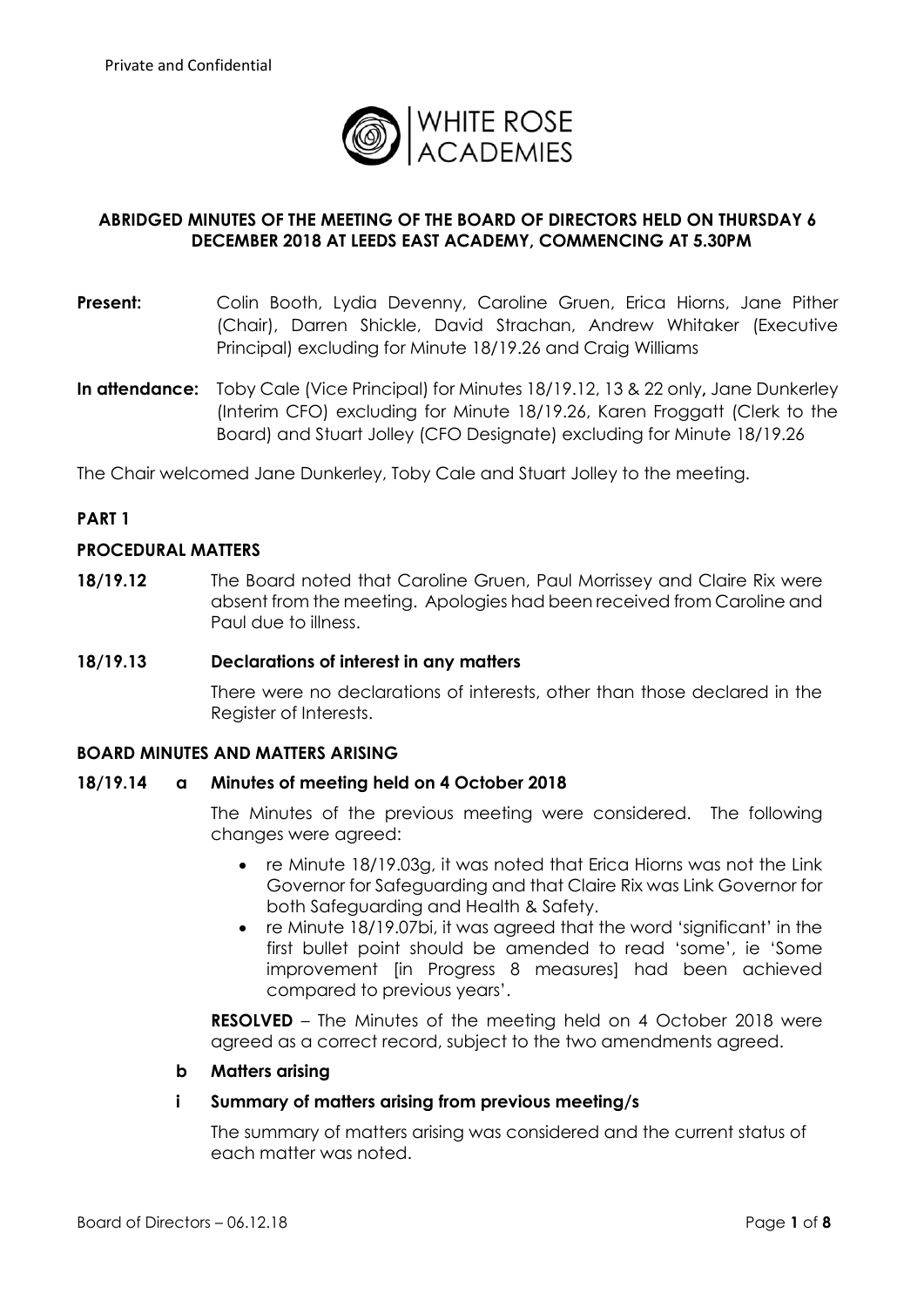## **ii Update re CFO appointment**

The Executive Principal (EP) introduced Stuart Jolley, who would join the Trust as CFO on 7 January 2019.

Reference was made to an email circulated to Directors by the Clerk on 7 November 2018, which provided details of the proposal from the Selection Panel, including the proposed salary payable to Mr Jolley.

It was noted that the following resolution had been proposed on that date and had been supported by the Board:

'That Mr Stuart Jolley be appointed as Chief Financial Officer of White Rose Academies Trust'.

### **iii Other matters arising (if any)**

There were no other matters arising.

### **INPUT FROM PRINCIPALS**

**18/19.15** The Chair reported that Christian Wilcocks had been scheduled to attend the meeting though was unable to do so due to a medical appointment. It was noted that he would attend the next meeting to give a presentation regarding curriculum development with Trust-wide implications.

**ACTION** – Christian Wilcocks to attend next Board meeting.

### **COMMUNICATIONS**

## **18/19.16 a Chair's, Directors' and Executive Principal's communications**

The following were reported and noted:

- that the Chair, EP and Colin Booth had had a positive meeting with members of the Regional Schools Commissioner's office since the last Board meeting
- that the Chair had attended an Academy Ambassadors' event in Leeds earlier that week, at which Lord Agnew had been present.

#### **b Feedback from Local Accountability Board meetings**

The Chair of Leeds East Academy referred to highlights from the recent LAB meeting and the EP referred to highlights from the recent Leeds West and Leeds City LAB meetings.

#### **PERFORMANCE MANAGEMENT & SCRUTINY – SCHOOL IMPROVEMENT**

# **18/19.17 a Data Dashboards for consideration between meetings**

The Executive Principal reported that Data Dashboards for each Academy would be circulated shortly, along with a guidance document.

**ACTION** – Data Dashboards and a guidance document to be circulated for Directors' information.

# **b Academy Improvement Partner's Reports**

Mark Feldman's reports relating to the following were received and noted:

• assessment, tracking and trends in Key Stage 3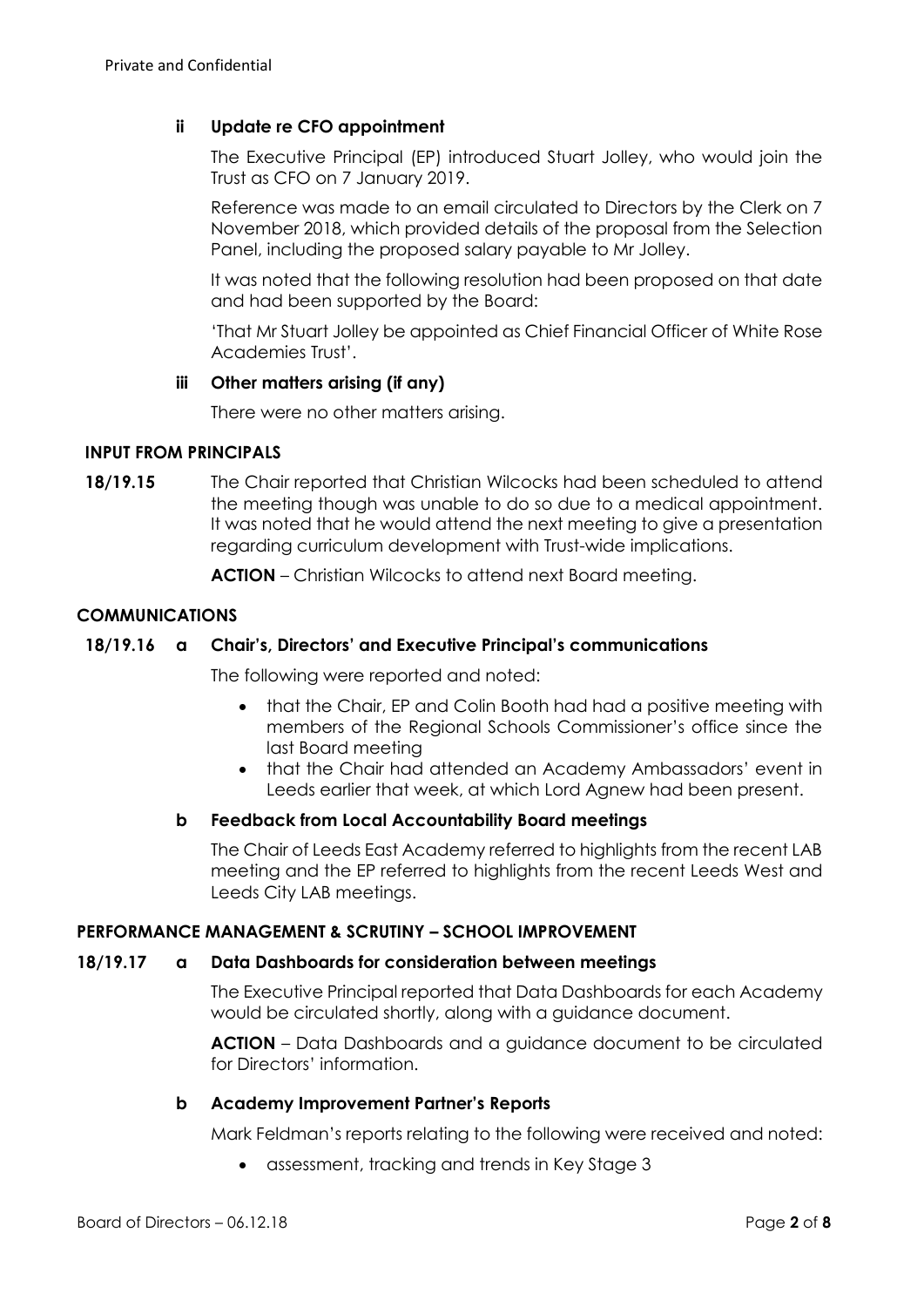Academies' Careers Education Programmes.

It was noted that the reports had already been circulated to LABs for consideration.

The Vice-Chair referred to highlights from the reports. Discussion took place regarding the first report, ie, re the variation in the number of students who had been identified as being on track to achieve ambitious flightpath targets in 2017/18.

The EP responded to questions regarding variations by subject across the three academies and the reliability of the data.

With regard to the second report, a question was asked regarding reference in the final section to '…. many students commenting that they would benefit from an increase in overall career planning ….' In response to a question, the ability for the academies to draw on Leeds City College in respect of career progression was noted.

In addition, the EP responded to questions regarding the action being taken with vulnerable groups to address the final point of the 'common areas for development' in the last section.

It was noted that Mark Feldman's final reports would be provided at the February Board meeting.

**ACTION** – Further reports to be considered at February 2019 Board meeting.

It was noted that Mark Feldman had been invited to attend part of the Board Away Day on 12 January, in order to participate in discussions relating to governance.

With regard to the appointment of a School Improvement Advisor to succeed Mark Feldman, it was noted that Yvonne Hare, Head of Marketing & Projects, was arranging for the position to be publicised. It was agreed that the interviews with selected candidates would ideally take place on the afternoon of the 28 February Board meeting. It was further agreed that the interview panel would comprise the Chair, Vice-Chair, Craig Williams and David Strachan.

**ACTION** – Selected candidates for the position of Academy Improvement Partner would take place on the afternoon of Thursday 28 February (start time tbc).

# **AUDIT & FINANCE COMMITTEE**

## **18/19.18 a Minutes of Audit &Finance Committee meetings**

## **i Meeting held on 23 October**

The Chair of the A&F Committee drew attention to highlights from the meeting held on 23 October 2018.

## **ii Meeting held on 28 November**

The Chair of the Committee drew attention to highlights from the meeting held on 28 November 2018, which included consideration of the Annual Financial Statements, BHP's external audit report and the Annual Internal Audit Report.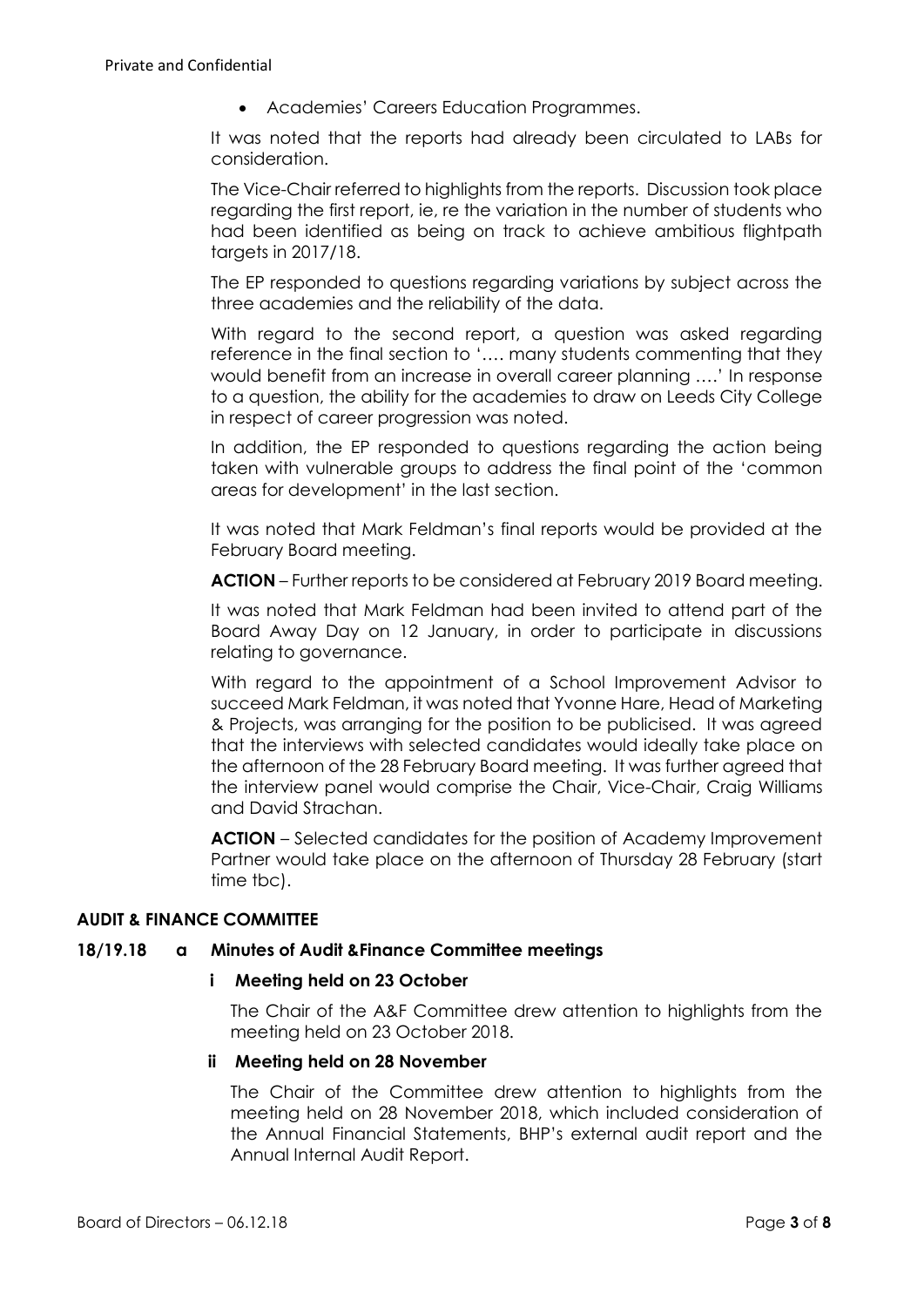# **b Approval of draft WRAT Financial Regulations**

It was noted that the draft Financial Regulations for 2018/19 had been considered by the Audit & Finance Committee at its October meeting, further to which minor changes had been proposed (A&F Committee Minute 18/19.06c).

**RESOLUTION** – It was agreed that the changes proposed by the A&F Committee would be implemented and the revised Regulations adopted.

## **c Consideration of Annual Internal Audit Report**

The Board received Armstrong Watson's Annual Report, which had been considered in detail by the Audit & Finance Committee. The Auditor's view that the outcomes of the audits had been 'sufficient' and 'adequate' was welcomed.

It was agreed that at the time of the review of the internal audit contract consideration would be given to the number of days' work commissioned.

**ACTION** – Consideration to be given to the extent of the internal audit commissioning at the appropriate juncture.

# **MANAGEMENT ACCOUNTS**

## **18/19.19 a Report re year-ended 31 August 2018**

The Interim CFO introduced a report relating to the Trust's financial position as at 31 August 2018. Discussion took place regarding the extent of the final year-end deficit by comparison to the June 2018 forecast.

Discussion also took place regarding capital expenditure and the closing capital reserves. The EP highlighted the need to draw on reserves in order to drive the level of improvement which the Academies required.

The EP referred to the financial stability achieved at Leeds West and Leeds City Academies, further to which there would be increased focus on Leeds East Academy.

Detailed discussion took place regarding the academies' revenue reserves, with particular reference to Leeds East Academy. The challenges which had arisen in finalising the Academy's year-end financial position were discussed. It was noted that the Academy Business Partner had left the Academy recently, further to which the Leeds West Academy Business Partner was providing support.

**ACTION** – Detailed financial update to be provided to the LEA LAB.

# **b Report as at 31 October 2018**

A detailed report relating to the Trust's financial position as at 31 October 2018 (period 2) was considered. The Chair referred to the detailed review of the format having been undertaken.

In response to questions it was noted that the financial impact of the teachers' pay award was yet to be finalised and that further GAG income would be receivable in Spring 2019.

The EP responded to questions regarding the following: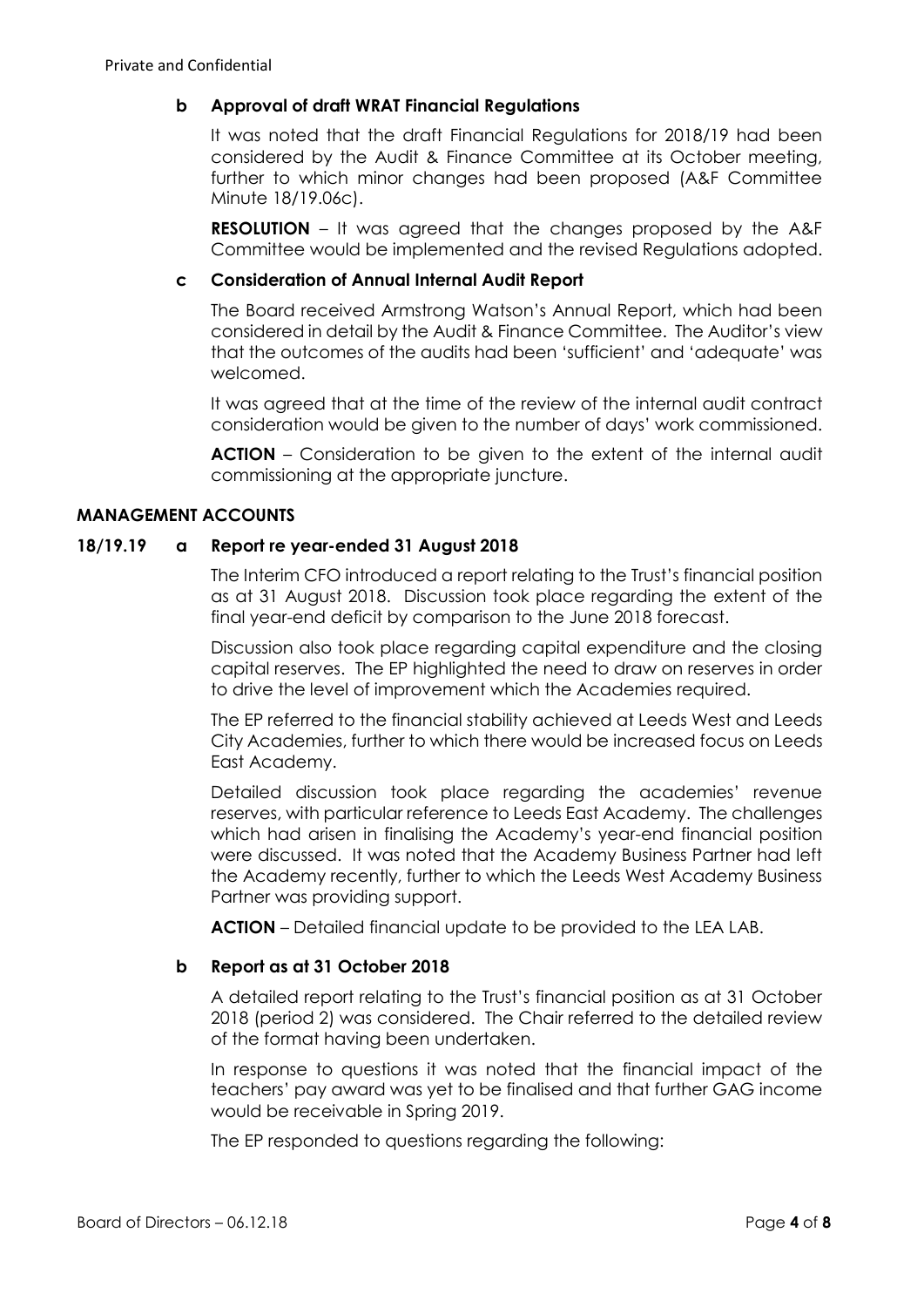- the negative budget variance at period 2 (relating to the number of students compared to projections)
- the volume of supply teachers used, which it was noted had reduced significantly.

It was noted that the Board would receive detailed management accounts at the next meeting, preceded by LABs receiving updates per Academy.

**ACTION** – Detailed Management Accounts to be provided to the next Board meeting and to the next LAB meetings.

## **ANNUAL REPORT & ACCOUNTS**

## **18/19.20 a Consideration of BHP Audit Management Letter**

The Board considered the Management Letter provided by BHP regarding the Annual Report & Accounts. It was noted that this had been considered in detail at the recent meeting of the Audit & Finance Committee.

## **b Consideration of Annual Report & Financial Statements**

The Board considered the Annual Report & Financial Statements, which had been considered in detail at the recent Audit & Finance Committee meeting.

It was noted that the increase in related party transactions involving Leeds City College had been discussed by the Audit & Finance Committee and that BHP had confirmed that transactions had been provided at cost.

The Board agreed to adopt the Annual Report & Financial Statements, subject to minor changes discussed between the Chair and Interim CFO.

**RESOLUTION** – The Board adopted the Annual Report & Financial Statements for year-ended 31 August 2018.

*The Chair thanked Jane Dunkerley for the work she had undertaken for the Trust in an interim capacity.*

# **MANAGEMENT PERFORMANCE REVIEWS / REMUNERATION PROPOSALS**

## **18/19.21 a 2017/18 Performance Management & Pay recommendations**

The EP introduced a detailed which outlined performance management pay recommendations per Academy for 2017/18.

The EP responded to a range of questions regarding specific targets and achievements.

Discussion took place regarding the practice of paying performance related pay for the full year (rather than pro-rata), regardless of the length of service in the role. It was agreed that this be reviewed.

**ACTION** – Remuneration Policy to be considered, in order to review this practice and the assessment process more broadly.

**RESOLUTION** – The pay proposals outlined in the paper were agreed, with the exception of the increase in one instance.

The Glossary of Terms within the paper was welcomed.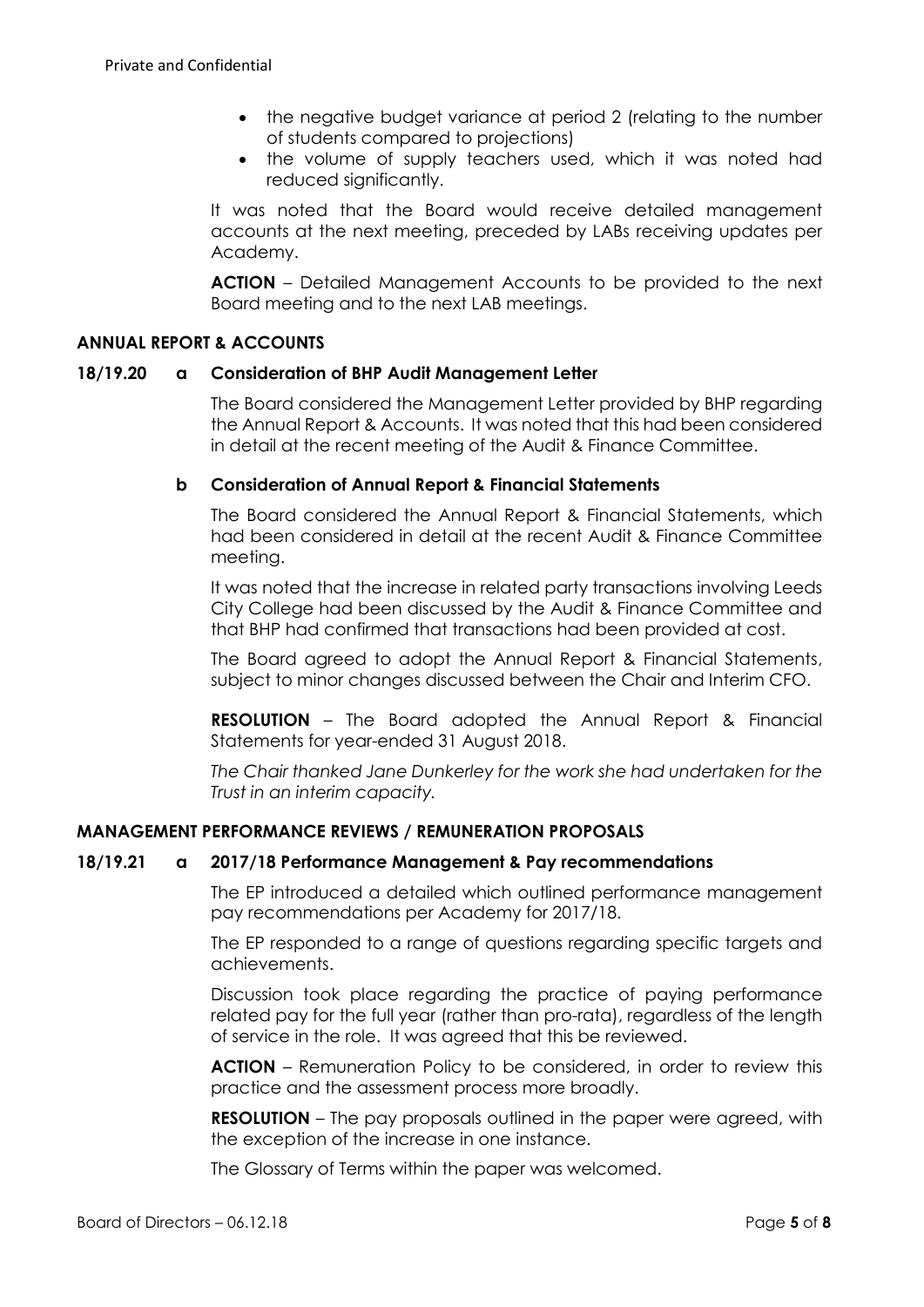## **b 2018/19 Performance Targets**

The 2018/19 performance targets for each Academy were received and noted. In response to a question regarding the timing of the targets being set, it was noted that staff were already aware of these.

### **POLICIES REQUIRING APPROVAL**

### **18/19.22 a ICT Acceptable Use Policy**

Toby Cale introduced a proposed revision of the ICT Acceptable Use Policy. He reported that the policy reflected changes relating to GDPR.

The Board requested that minor changes be made to the policy, ie, to correct an error in clause 2.3.4 and to clarify that the policy also applied to Board members.

**ACTION** – It was agreed that the Policy would be adopted subject to the changes outlined and would be implemented with immediate effect.

## **b Charging Policy**

Toby Cale also introduced a proposed Charging Policy, which would replace the former version.

The Board requested that the policy be named 'Charging and Remissions Policy' and that content relating to remissions be added.

**ACTION** – It was agreed that the Policy would be adopted subject to the changes outlined and would be implemented with immediate effect.

#### **GOVERNANCE MATTERS**

#### **18/19.23 a Appointment of LAB members**

The Board ratified Steve Kelly (Leeds City College appointee) joining the LCA LAB.

#### **b Link Governor Reporting Cycle & guidance**

Deferred to next meeting due to time constraints.

#### **c Update re Governance Portal**

The EP reported that the Governance Portal would be available to the Board and LABs with effect from January 2019. It was noted that WRAT email addresses would be circulated in advance of this and that guidance notes would be produced by Toby Cale, Vice-Principal.

The EP reported that documents accessed via the portal would be projected at the meetings.

**ACTION** – Governance Portal and related actions to be addressed in advance of the next LAB and Board meetings.

### **d Updated compositions / vacancies re Board, A&F Committee and LABs**

The Board received and noted updated schedules showing the composition of each body. The following was noted:

 Trust Board – it was noted that there were two vacancies; one for a Member-appointed Director and one for a Sponsor-appointed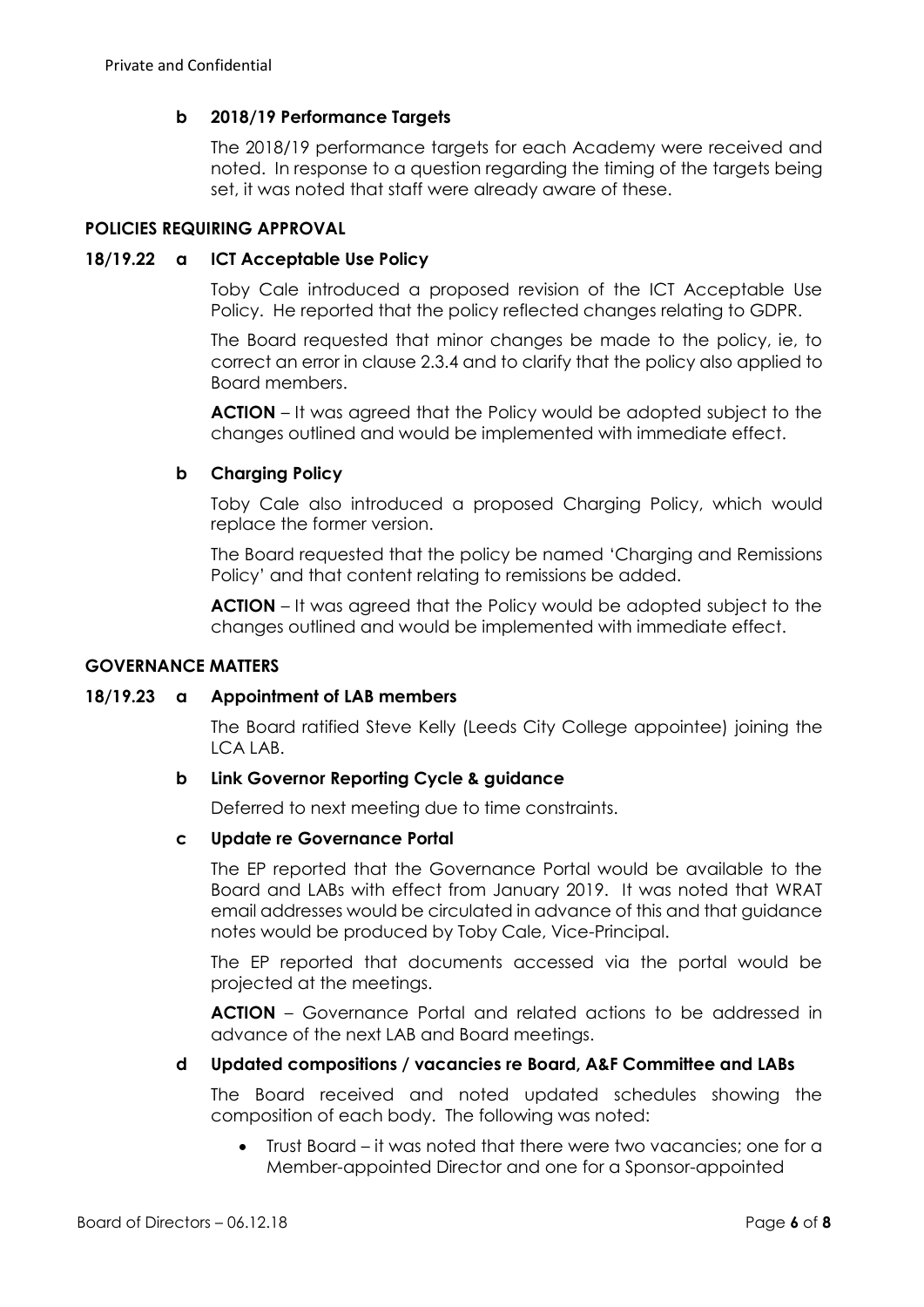Director. It was noted that the Leeds City College Board's approval of Kate Pearlman-Shaw being appointed to the Trust Board as a Sponsor-appointed Director (and subsequently appointed as Chair of Leeds West LAB) was being sought

- Audit & Finance Committee one Director (excluding the Chair of the Board) and one co-optee to be sought
- Leeds City Academy LAB the Board ratified Steve Kelly (Leeds City College appointee) joining the LAB. It was noted that there was a vacancy for a Parent Governor.
- Leeds East Academy LAB one Parent Governor vacancy and one Board-appointed vacancy (increasing to two after the resignation of Ian Billyard on 31 December 2018)
- Leeds West Academy LAB one Board-appointed vacancy and the vacancy for the Board-appointed Chair (which it was intended would be Kate Pearlman-Shaw).

**ACTION** – Update on compositions to be provided at next Board meeting.

## **e Plans re Board self-evaluation**

Deferred due to time constraints.

**ACTION** – Deferred for future consideration.

## **f Proposals re Board / Director training and development**

Directors confirmed that they had received log-in details from the National Governance Association (NGA), to provide access to the NGA website and online learning modules.

Other matters relating to Board Training and development were deferred due to time constraints.

**ACTION** – Deferred for future consideration.

## **OTHER MATTERS**

## **18/19.24 a Update re catering project**

Craig Williams reported on the two meetings of the Catering Project Working Group which had been held to date. It was noted that three potential catering providers would be presenting proposals to the Group on 14 December, further to which a specific proposal would be submitted to the Board at the Away Day for approval.

**ACTION** – Recommended provider to be proposed to the Board at the Away Day on 12 January 2019.

## **b LEA Capital Expansion Project (standing item)**

The EP provided an update on the Leeds East Academy expansion project, which was scheduled for completion by 2023/4, resulting in a total of 1500 students.

It was noted that public consultation would take place in January and February 2019 and that specific proposals would be submitted to the Board in due course.